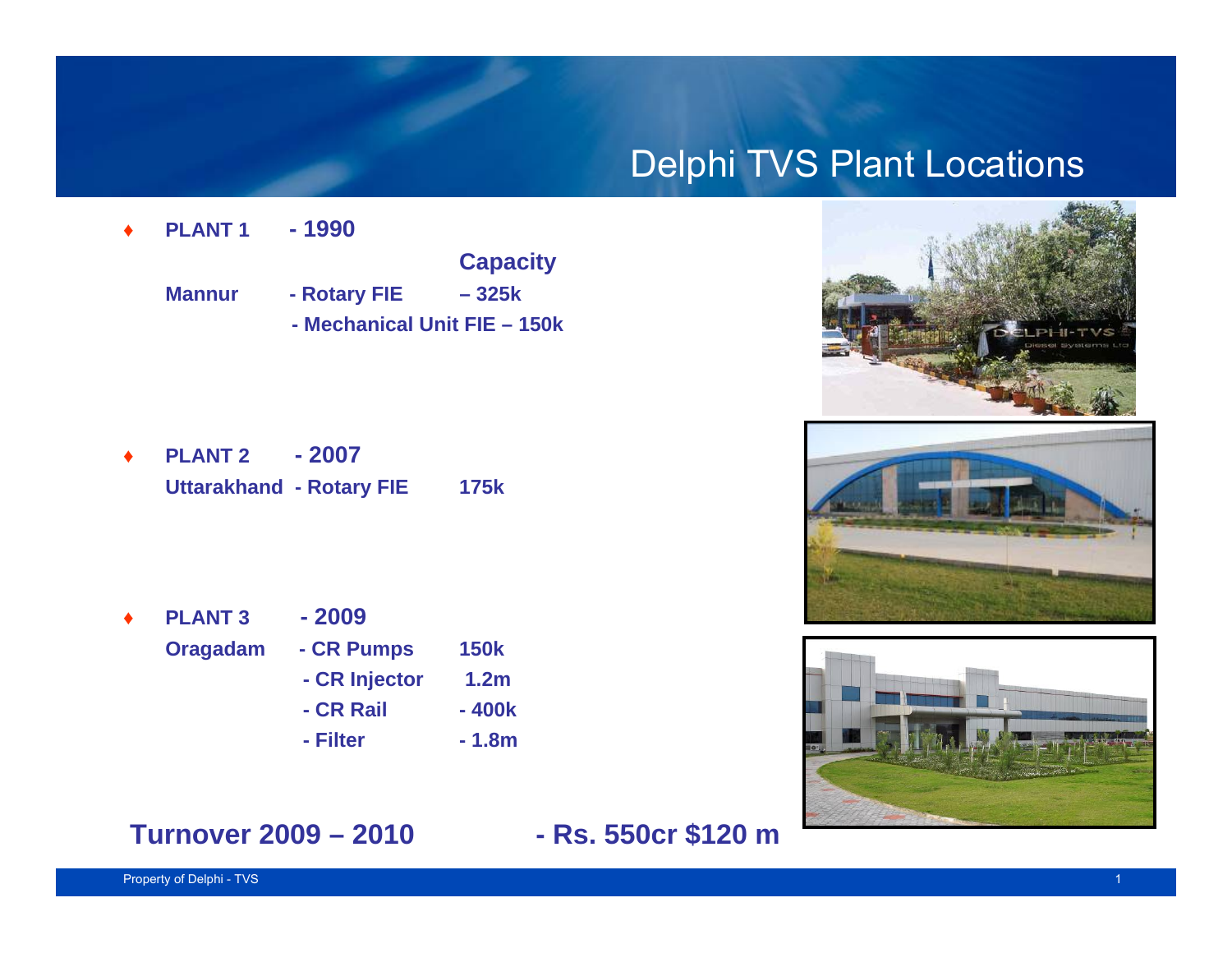#### Product Range & Applications

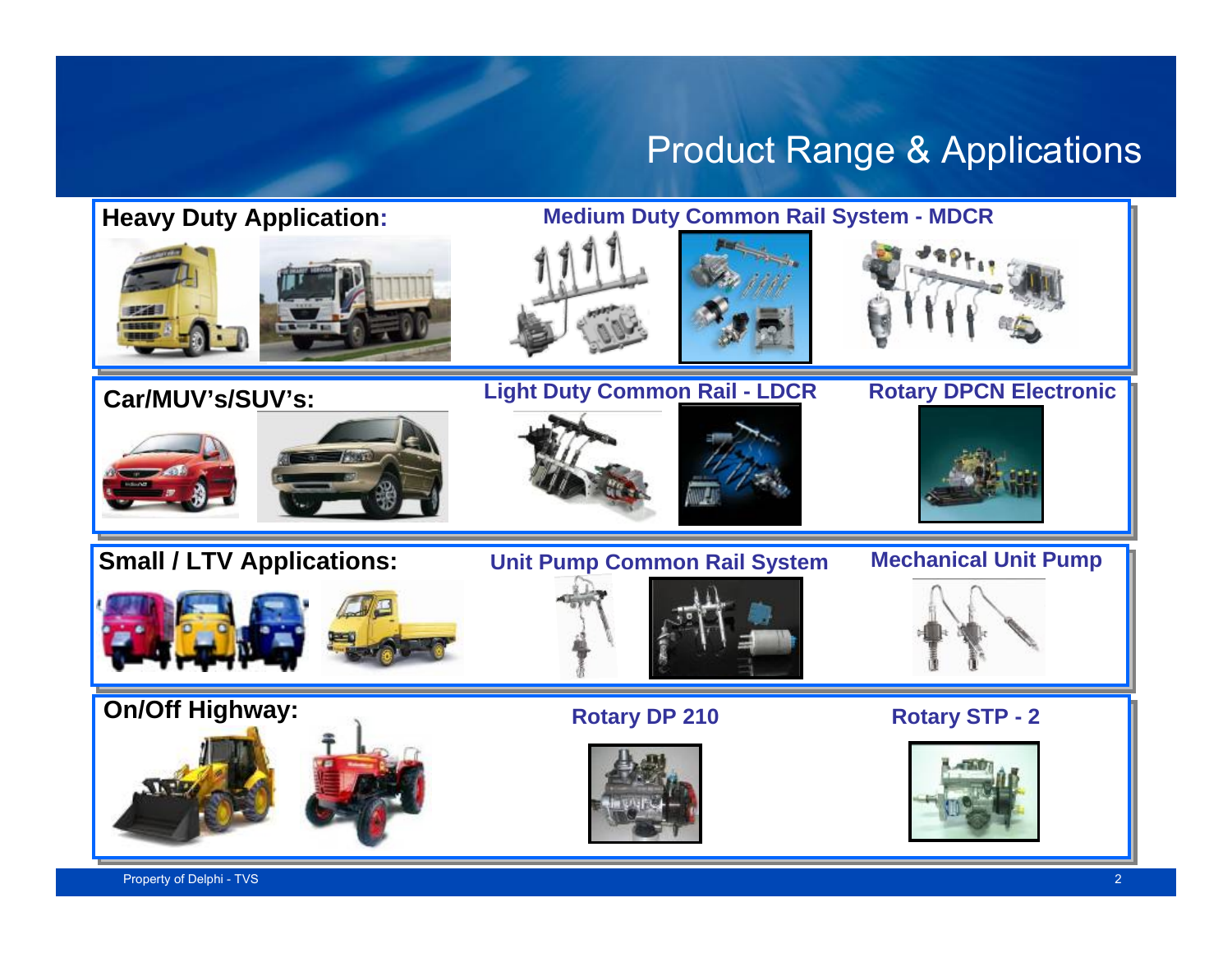## Key Customers

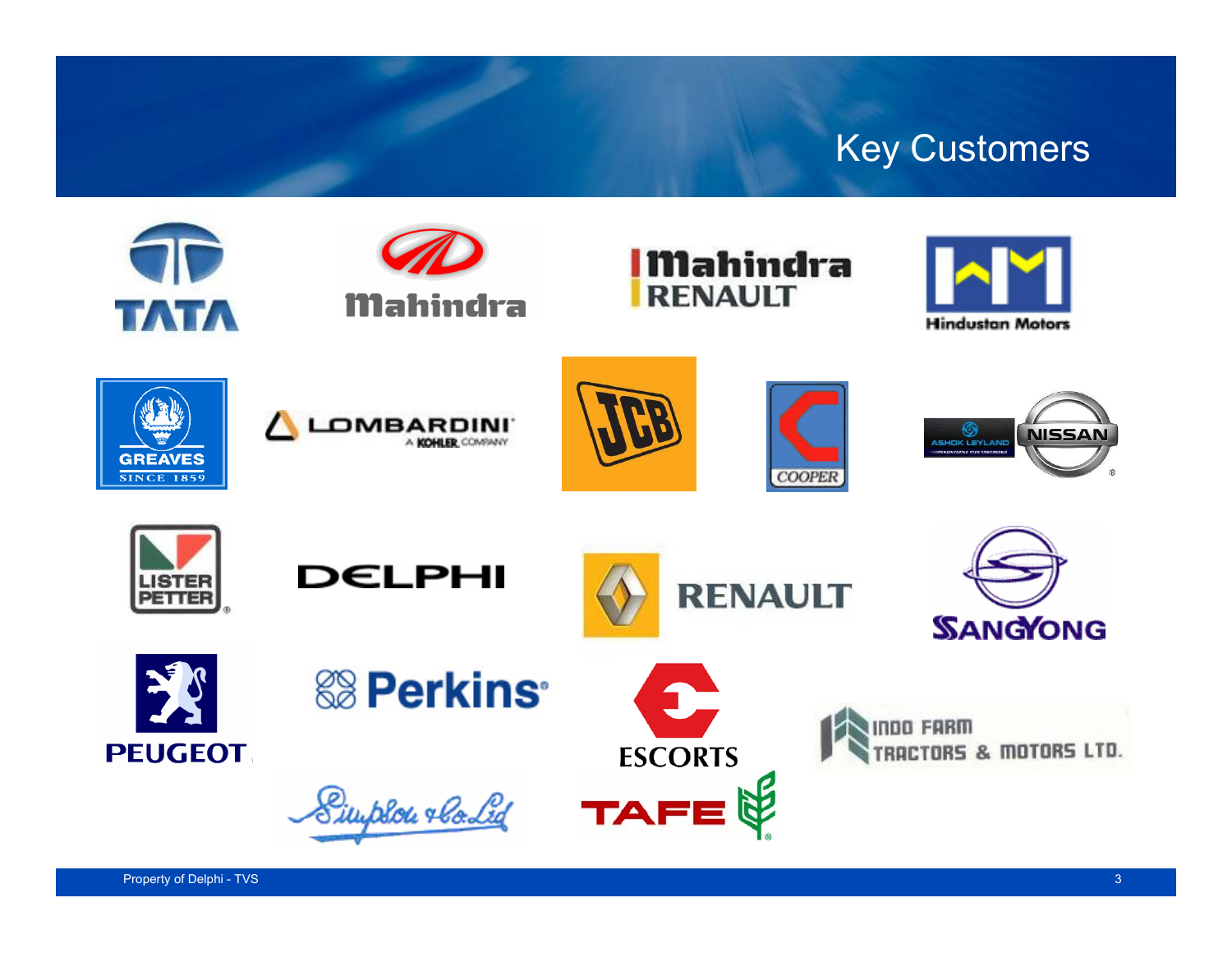## Delphi -TVS Technical Centre



- ♦ **The Technical Center at Mannur has been setup at an investment of US \$ 10M (Rs. 50 Cr).**
- ♦ **It has following major facilities:**
	- ♦ **Currently 150 persons building expertise to manage Euro-5 development**
		- ◆ including Expats for Application and Electronics
	- ♦ **Chassis Dynamometer with Emissions Testing**
	- ♦ **Cold Room**
	- ♦ **CR Engine Test Cell**
	- ♦ **CR Test Rigs**
	- ♦ **Transient Dyno**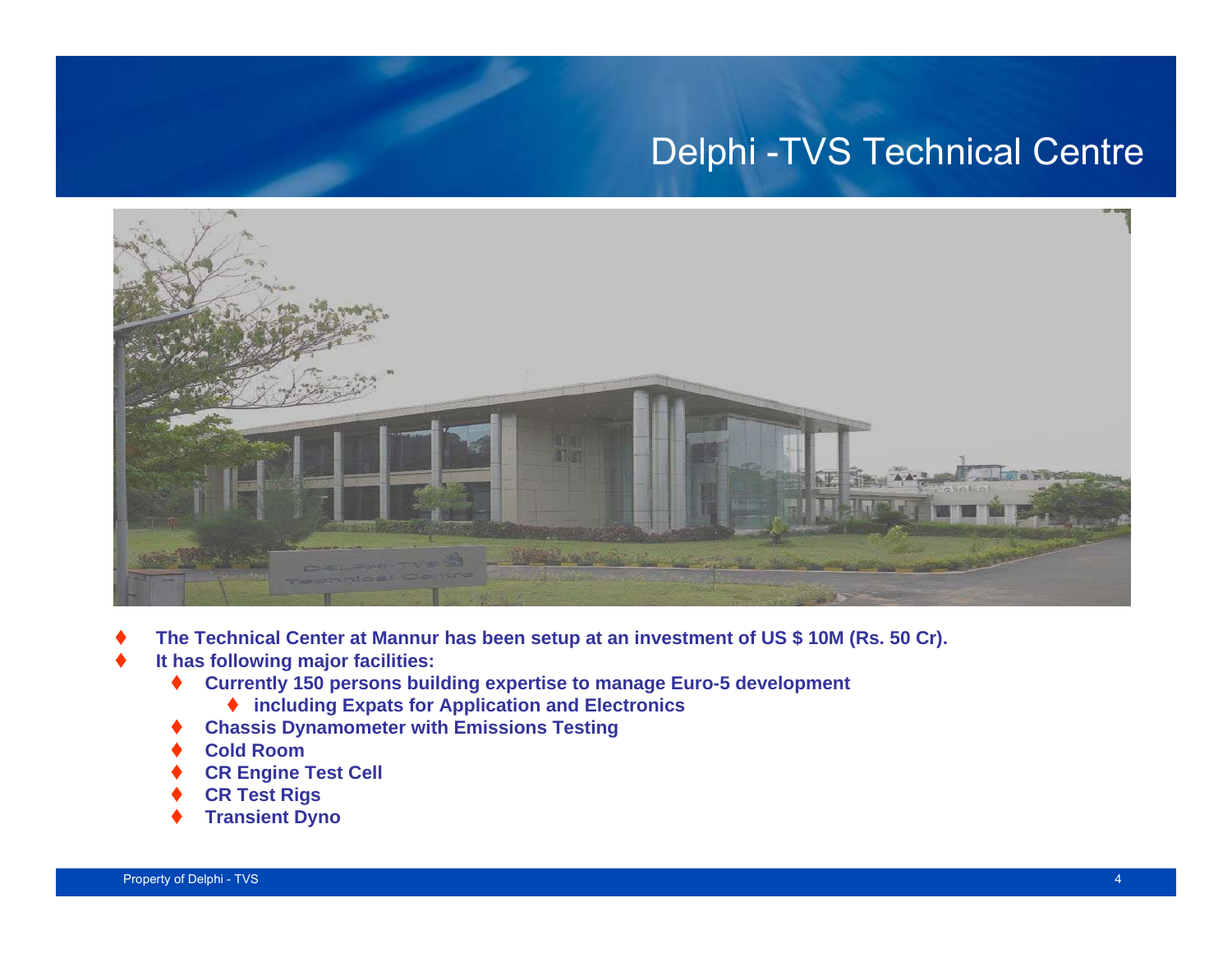#### Technical Centre Capabilities

- • **Application Development**
	- **For BS2, BS3 and BS4**
	- **Adding capability to carry out Application work for Euro5 and associated Electronics**
- $\bullet$  **Product Development**
	- **New Generation FIE for tractors**
	- **Low Cost CR system**
	- **Low cost ECU**
- • **Validation**
	- **System Testing**
	- **Environmental Testing**
	- **Accelerated Testing**
- $\bullet$  **Outdoor Mission Testing**
	- **Summer / Winter / Altitude**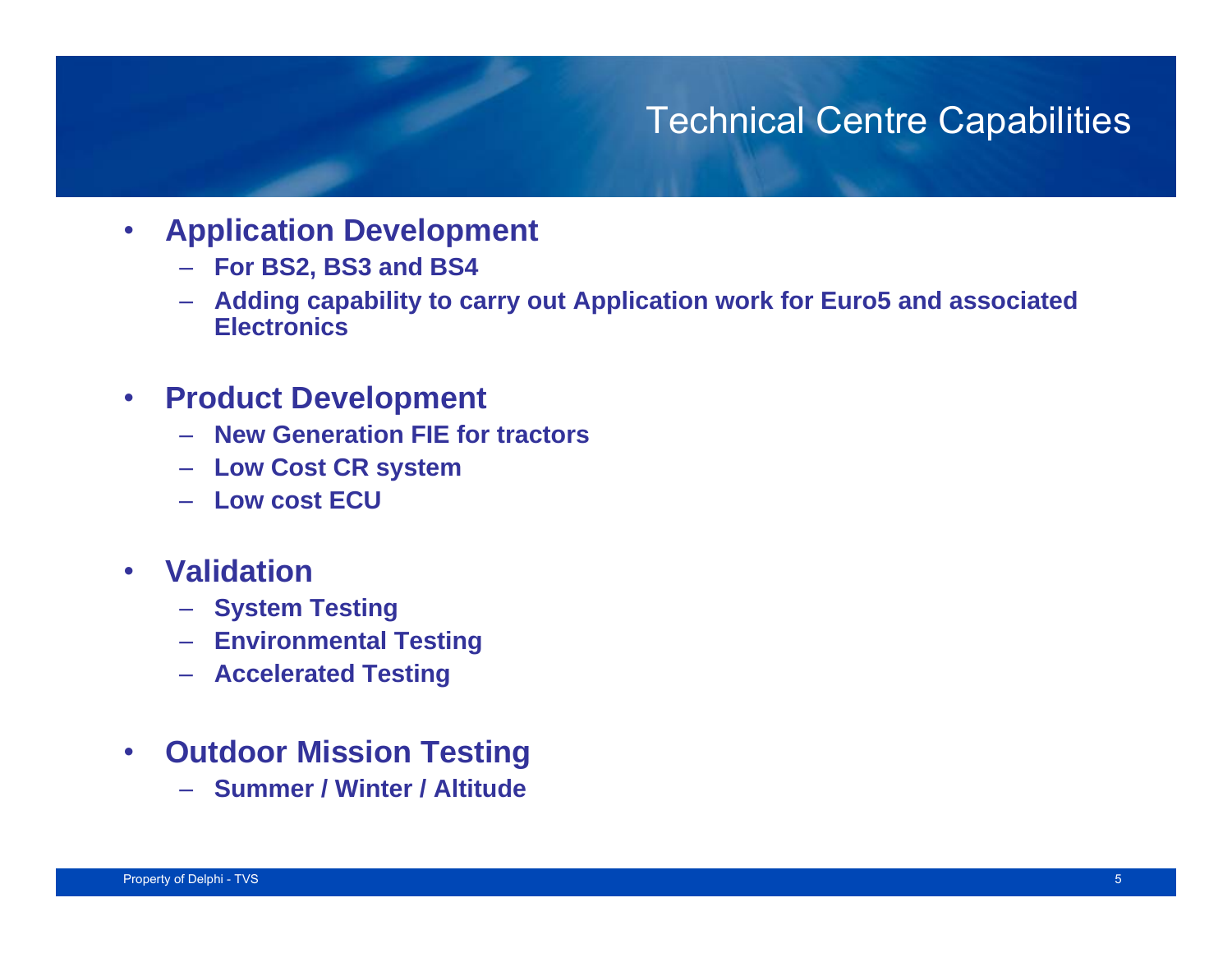#### Delphi - TVS Tech Center Facilities





**CR Test Facility Engine Testing Dynamometer** 



**Chassis Dynamometer Test Cell**